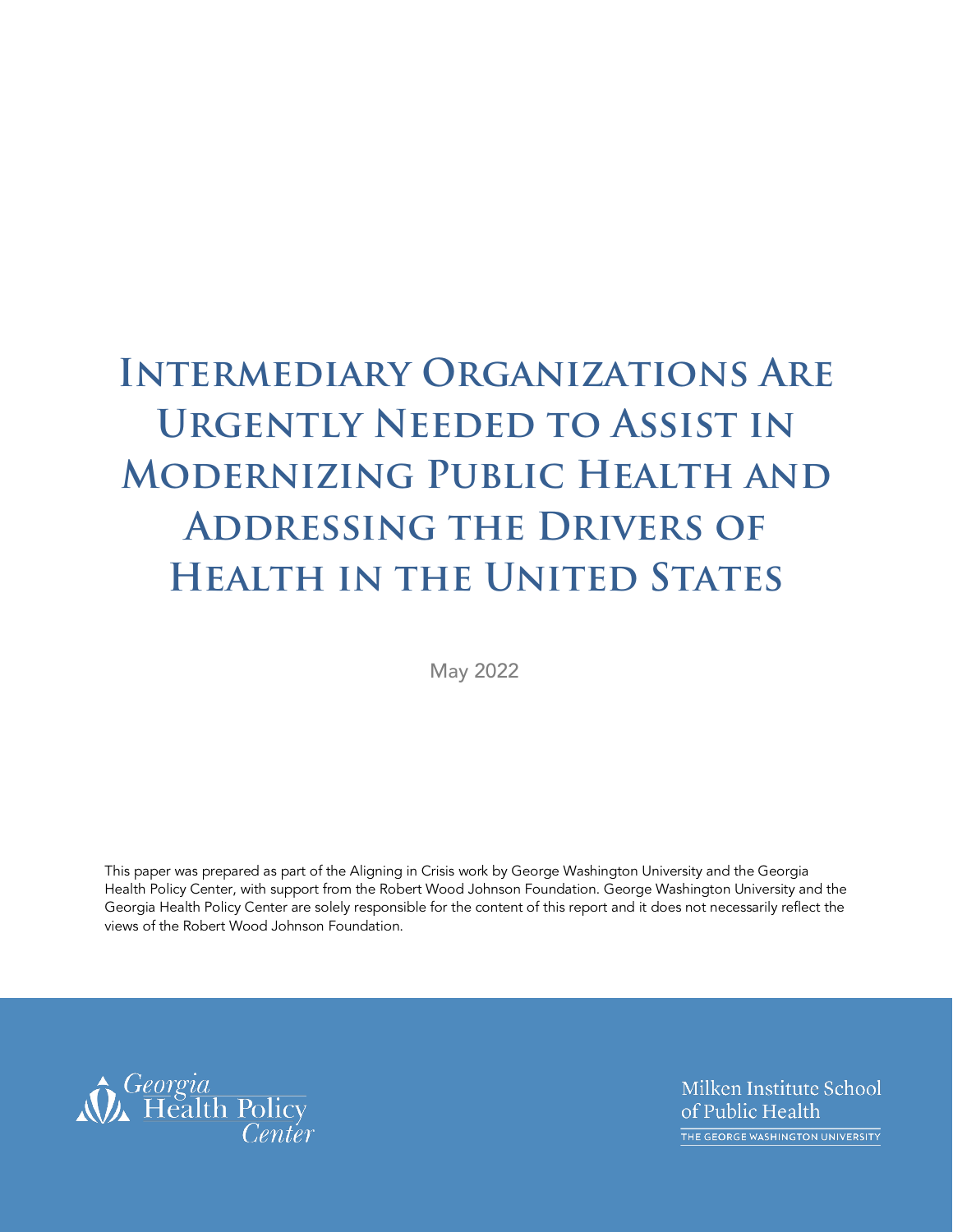The \$1.9 trillion American Rescue Plan Act (ARPA) of 2021 provided states, localities, and tribal governments with \$350 billion in fiscal relief to address the continued impact of the COVID-19 pandemic. This direct, flexible aid — preceded by CARES Act (2020) and Consolidated Appropriations Act (2021) dollars — has provided state and local leaders with an opportunity to invest in a variety of initiatives, including community aid, economic development, housing, infrastructure, public health, and public safety, in ways that could lead to more equitable access to and outcomes from government interventions. Recent efforts to track planned and budgeted projects show that significant dollars remain uncommitted, meaning there is still an opportunity to further direct these dollars to best meet community needs.

Many states, counties, and cities are challenged to move this money quickly because of budgetary, procurement, and hiring regulations and policies. Even prior to the pandemic, health departments struggled to move money and hire people for these reasons. The pandemic magnified this problem and also highlighted a need for government to more thoughtfully address long-standing inequities. As a result, many jurisdictions are turning to intermediaries — nongovernmental organizations that can work collaboratively with governmental agencies to implement the goals of the funding and raise community engagement in addressing health equity. This builds on a longtime precedent of states and local jurisdictions, including health departments, to use intermediaries.

With passage of ARPA and extensive funding for general recovery (e.g., fiscal relief dollars), and targeted public health funds for modernization, the use of intermediaries can be even more important — not just to move money and hire people — but for a broader variety of functions that includes planning and engaging the various sectors needed to rebuild society and public health, and rebuilding trust and support for public health across diverse communities.

This issue brief describes the different roles intermediaries can play; provides examples of where they have been used in practice; and identifies the risks, benefits, and possible innovations of intermediaries as well as policy approaches that might facilitate their appropriate use.

A variety of intermediary organizations can assist public health agencies at the state and local level in many different roles. Local foundations, public health institutes (PHIs), community health centers (CHCs), and Accountable Communities for Health (ACHs) are some of the organizations that are assisting governments in equitably meeting the needs of diverse communities with these new resources.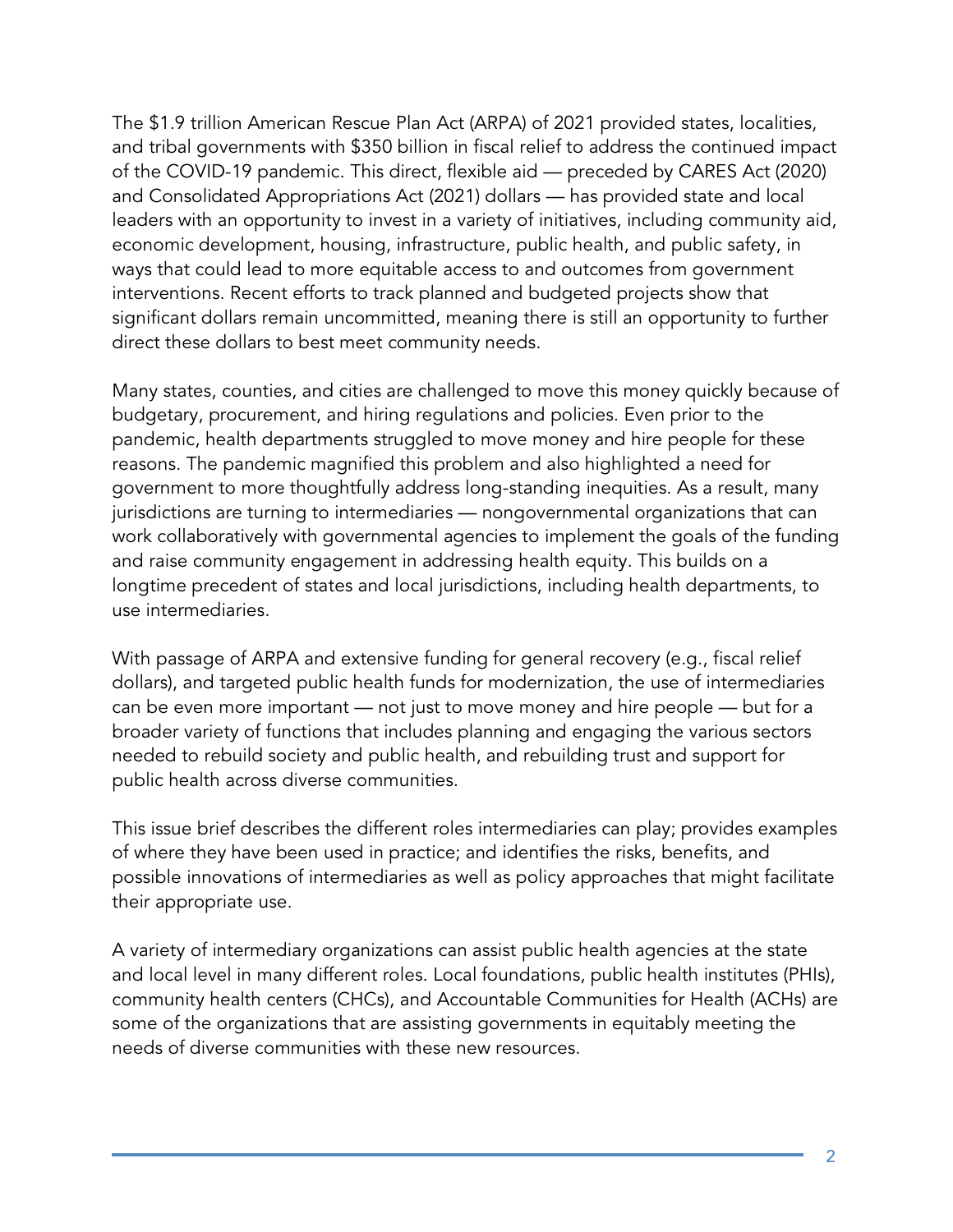## **ROLES FOR INTERMEDIARIES**

#### Fiscal Agent for Equitable Distribution of Resources

Fiscal agent roles require intermediaries to accept fiduciary responsibility for distributing funds according to federal and state rules. The dollars may be braided with other funding sources to address the project or intervention, and decisions related to expenditures must be transparent. The dollars may also be used to evaluate efforts to promote equitable outcomes and identify areas of needed improvement. Fiscal agents can also work with trusted local organizations that have historically not had the infrastructure or relationships needed to apply for large government grants, thereby increasing the diversity of partners and communities served.

Intermediary organizations may serve as agents to distribute funds to diverse community-based organizations or other entities for necessary public health activities:

- The Rhode Island Foundation partnered with the state of Rhode Island to administer \$5 million in CARES Act funding, making grants to over 100 local nonprofit organizations. The foundation is stewarding more than \$20 million in COVID-19 response–related funds, braiding and blending public and private funds.
- Elevate Health, an ACH in Pierce County, Wash., was allocated \$1.5 million of CARES Act funding from Pierce County for behavioral health providers in response to the COVID-19 crisis and recovery. They had the infrastructure through the OnePierce Community Resiliency Fund to quickly distribute the money and foster equitable outcomes.

#### Rapid Hiring and Building a Community-based Workforce

PHIs and foundations are often used to hire necessary staff quickly and assign the staff to work on specific projects or in specific roles. They also have the ability to hire diverse, culturally and linguistically appropriate staff in a timely manner:

• The Michigan PHI established by the state legislature links governmental public health, academia, community-based organizations, and others engaged in population health. Starting in 2020, the PHI hired 402 affiliates assigned to the state health department. As a result of the pandemic, the PHI hired an additional 328 people to serve in public health agencies as consultants, subject matter experts, and office management (many of whom were also people of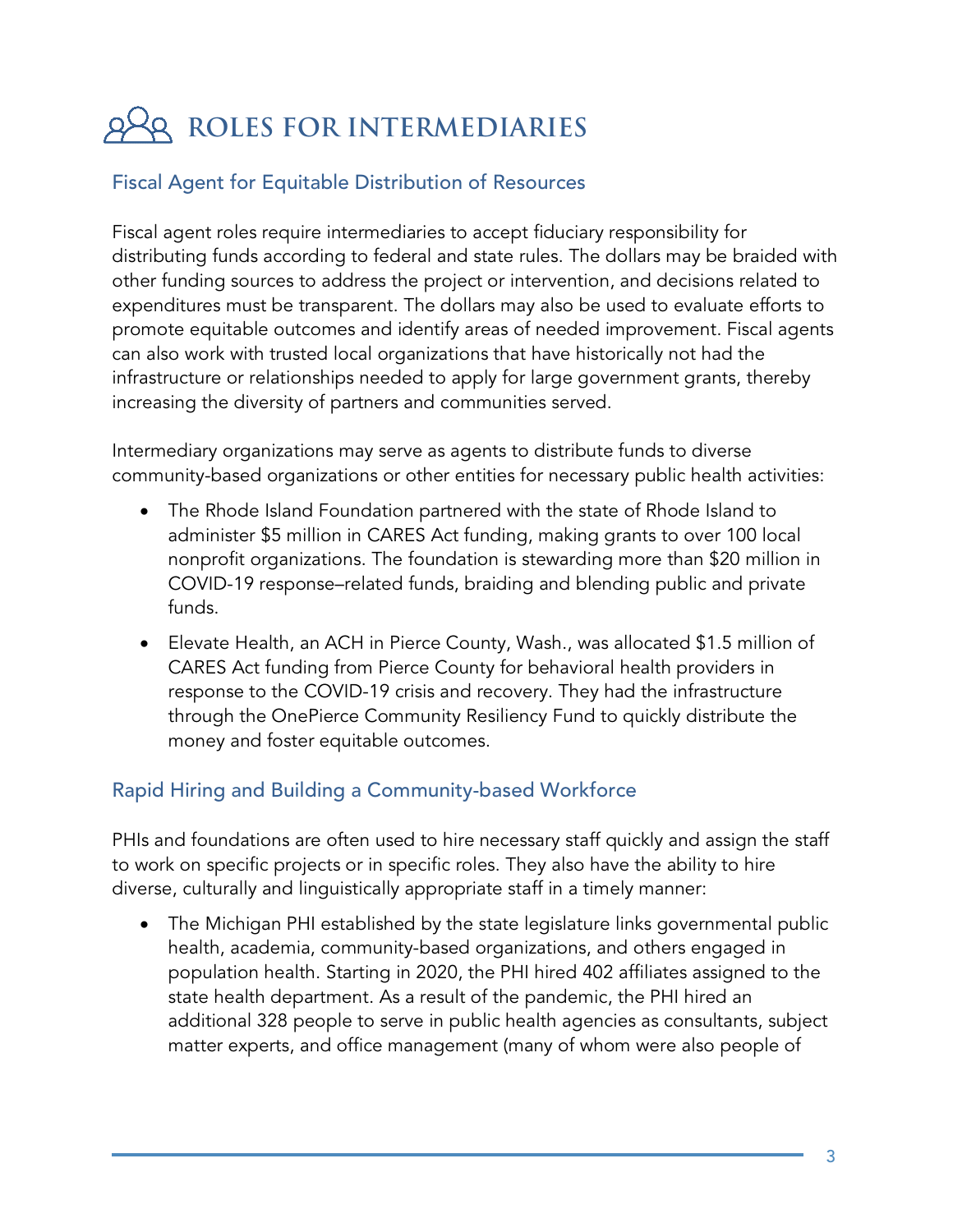color). [1](#page-3-0) The PHI also distributed \$20 million in relief dollars and an additional \$25 million for personal protective equipment. This work was done with equity at the center, and in 2021 Michigan PHI was recognized as a diversity champion by *Corp! Magazine*. [2](#page-3-1)

• Intermediaries are also used by the federal government. The CDC Foundation received substantial pandemic-related funding from the Centers for Disease Control and Prevention to directly hire individuals who could assist state and local health departments across the country, thus not requiring passing federal funds through the states.

#### Governance and Administration

There are instances when an intermediary organization takes full responsibility for planning and implementing a program or project, including the leadership and support for all functions:

- Humboldt Community Health Trust (HCHT), an ACH, supports the North Coast Health Improvement and Information Network and uses this information exchange to improve services to substance use disorder clients as well as partnerships with the court system to coordinate care. HCHT provides the coordination and oversight of the programs.
- A CHC in northeast Pennsylvania, the Wright Center for Community Health, became the backbone for the Lackawanna County Department of Human Services Regional Geriatric Center of Excellence, including adult day care services. The CHC also formed partnerships with the Area Agency on Aging and United Way to provide the range of services needed by this elderly population. They were able to build on their graduate medical education training program, which includes psychiatry and primary care, and develop a geriatrics fellowship program. The Robert Wood Johnson Foundation and All One Foundation also provided resources to support the geriatric center.

<span id="page-3-0"></span><sup>&</sup>lt;sup>1</sup> Canady, Renee Branch. (2022, February 28). Session II: innovative solutions to current and emerging challenges. Presented at the roundtable on population health improvement workshop, a population health workforce to meet 21st century challenges and opportunities.

<span id="page-3-1"></span><sup>2</sup> MPHI. (2021, September 13). MPHI Recognized as Diversity Champion. https://mphi.org/2021/09/13/mphi-recognized-as-diversity-champion/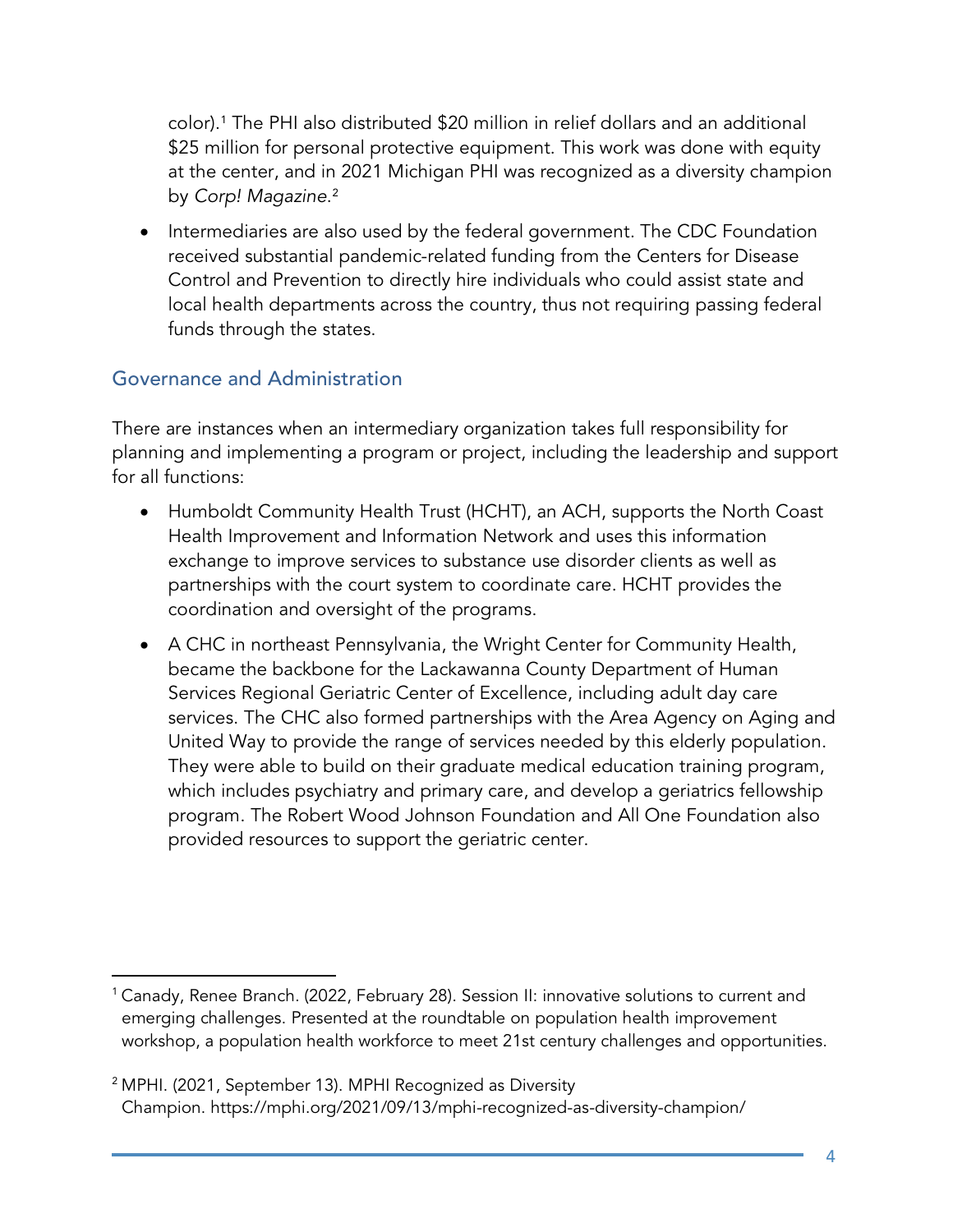#### Planning and Establishing Community Priorities

Planning and documenting community health assessments and priorities is a frequent function for intermediary organizations as an ongoing activity. This is often done in collaboration with other community-based organizations and other sectors in the community.

Intermediary organizations have been engaged in convening community organizations and residents in determining community needs and priorities for relief funds:

- The Long Beach ACH in California was used by the city Department of Health and Human Services to engage residents in determining their most urgent needs at the beginning of the pandemic.
- The Rhode Island Foundation is currently convening community leaders and organizations to identify the most promising investments of relief dollars for the state, at the request of the state legislature.
- As part of a concerted effort to center equity in all of their work, the Maine Health Access Foundation launched a Community Responsive Grants program in 2019. The program supports community-identified and community-led programs that are working to rectify health inequities in partnership with governmental entities.

#### Programmatic Implementation

Often intermediary organizations are asked to take on foundational functions for official agencies due to their special expertise as well as underlying infrastructure. They may have credible relationships in the community that facilitate taking on these capacities, such as data exchange with health care organizations.

Local and state health departments may turn to intermediaries for conducting basic operations such as foundational capabilities:

- The Louisiana PHI gathers data from a variety of sectors and conducts public health surveillance as part of their Greater New Orleans Health Information Exchange. It also provides HIV/sexually transmitted infection, family planning, and behavioral health services.
- The Regional Health Hubs of New Jersey have been asked by the state and local health departments to assist in testing and vaccinating hard-to-reach populations, and to train community health workers for outreach.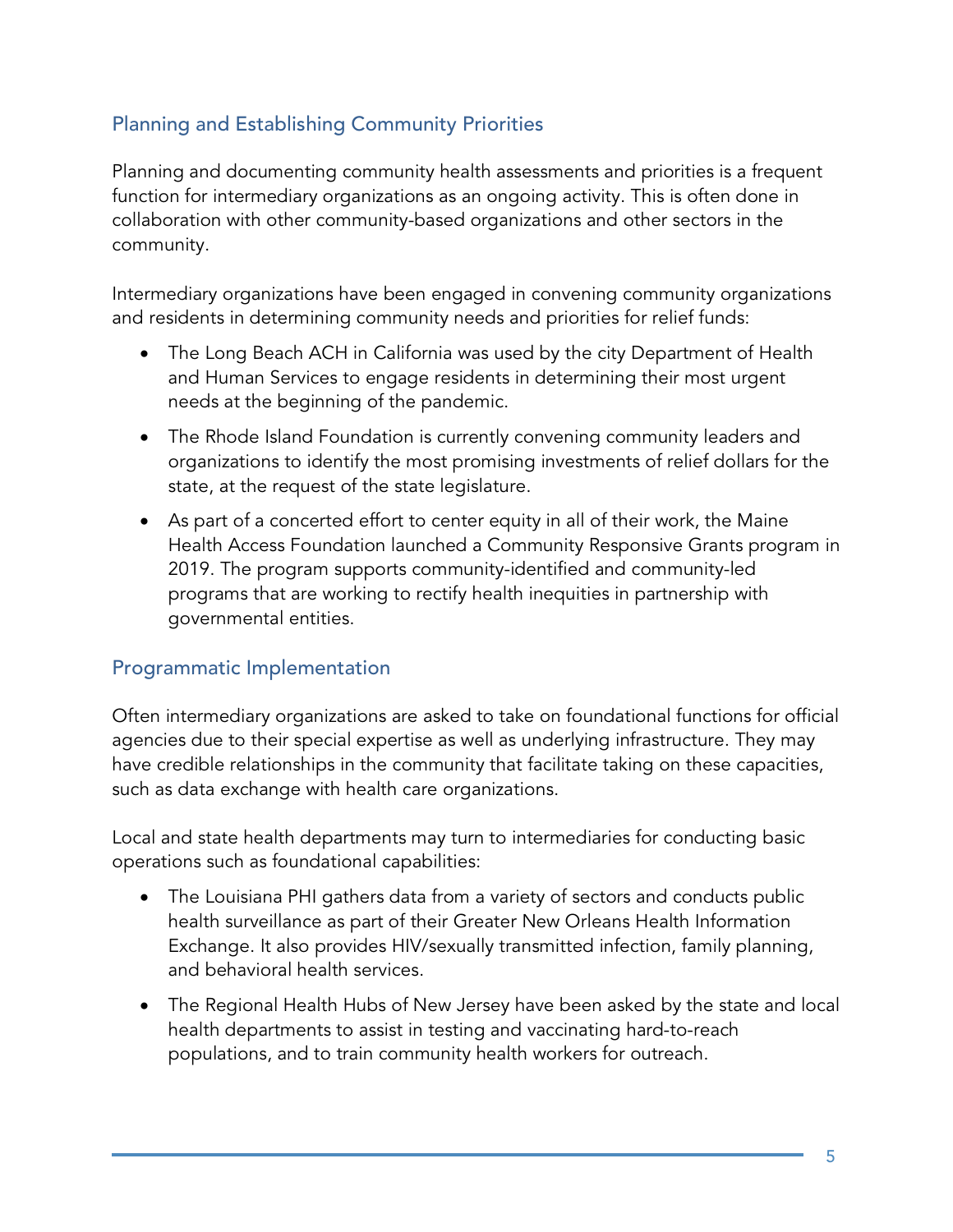• The University of California (UC) Davis partnered with the city of Davis to implement Healthy Davis Together, which provided free testing, vaccinations, masks, and isolation or quarantine housing if needed. UC researchers are regularly testing city wastewater for signs of COVID-19 as well as screening children in the local school district. UC Davis was able to use a mix of philanthropic donations; CARES Act; and state, city, and federal grants.

#### Convening and Community Engagement

Because of ongoing relationships in their communities, intermediaries may play a role in setting an inclusive table to ensure that necessary stakeholders and resident are engaged in discussions and decision-making about the use of funds:

- The Imperial County Public Health Department in California used the ACH and community wellness fund, funded by the Medi-Cal managed care organization, to convene stakeholders and establish priories for community investments. There is a strong focus on building community capacity, such as leadership skills, stewardship, and accountability to the community.
- Tepeyac CHC engaged in community outreach in underserved neighborhoods in Denver, in partnership with the Colorado Department of Public Health & Environment. The CHC has the language and cultural ties to the communities to explain the mitigating strategies necessary to address the pandemic.

#### Trust Building and Political Good Will

By definition, many intermediary organizations encompass broad representation from multiple sectors in their communities. They have developed trusting relationships that can be leveraged to assist public health agencies during this period of push-back on public health measures to control the pandemic.

Many health departments across the country have experienced political push-back, and staff have experienced harassment in public meetings and in their communities:

• The Montana Foundation supports the Montana Public Health Institute to address issues of importance in the community, such as overdose deaths, where there is a gap in official agency capacity. The foundation provided legal technical assistance in interpreting recent pandemic-related public health laws with potential negative consequences, proposing reconsiderations and highlighting consequences of implementation for the public's health. They leverage funding to support health and system improvements, provide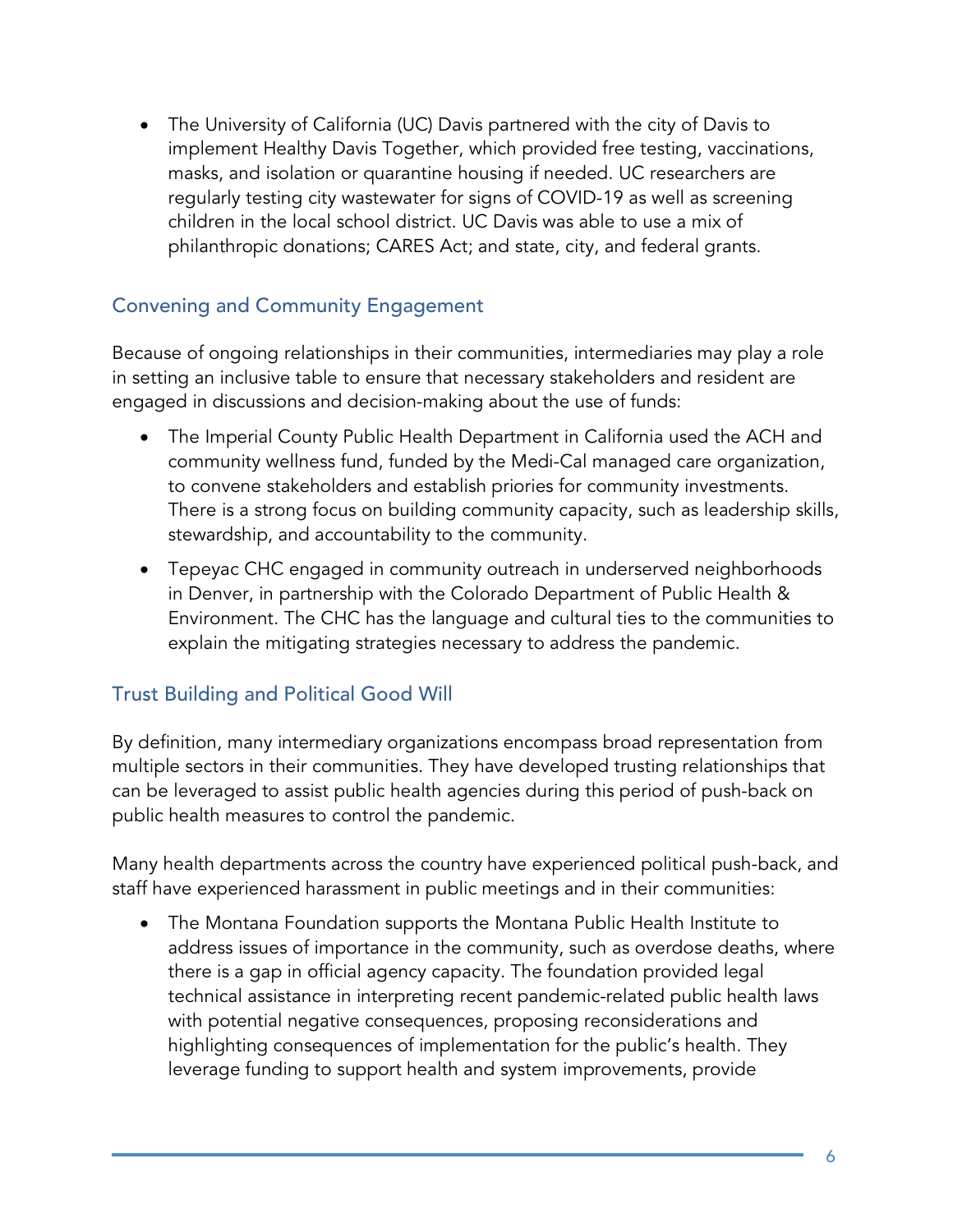backbone support, monitor capacity needs, and support data-driven public health policies.

- Episcopal Health Foundation (EHF), in collaboration with six other Houston-area philanthropic organizations, sponsored a report on the need for Harris County and the Houston health departments to consolidate and better coordinate public health services, as they are often funding the same core services. The EHF supports six Texas ACHs that are addressing health care, social services, public health, and other sectors for improving the health of their communities. EHF also supports policy research that leverages current public investments such as Medicaid policies that will address social determinants of health.
- Intermediaries may fill the void where state official agencies are not ready or willing to accept the accountability for distributing relief dollars or resources to build the public health infrastructure needed to ensure population health.

### **RISKS AND BENEFITS TO INTERMEDIARY ORGANIZATIONS**

Engagement with government agencies at all levels, including public health agencies, has some risks associated with expanded roles for intermediary organizations. There will likely be increased accountability and paperwork. Where there are public dollars there is always the need for recognized accounting standards. For example, with ARPA funds, there will be more public interest and public scrutiny, especially with the expanded politicization of the pandemic rules for containment. On the other hand, there are many opportunities for effective, equity-focused foundations and other intermediary organizations to provide leadership, address diverse community needs and lift community voices, and share power in the decision-making process with communities being served. Successful organizations have found ways of providing assistance that augments the assets of the official public health agency and provides time to fill critical leadership positions. Providing leadership that is complementary to the official governmental agencies, not undercutting agencies that are struggling to address the needs in their communities, is critical. Where there are strong partnerships, there are opportunities to provide temporary subject matter experts to address emergencies while searching for permanent solutions. For example, several states used universities with expertise and laboratory capacity to participate in expanded laboratory processing of COVID-19 testing during the pandemic to assist overwhelmed state laboratory systems.

There are potential risks and benefits for official government agencies as well. The government agencies are accountable for compliance with the uniform federal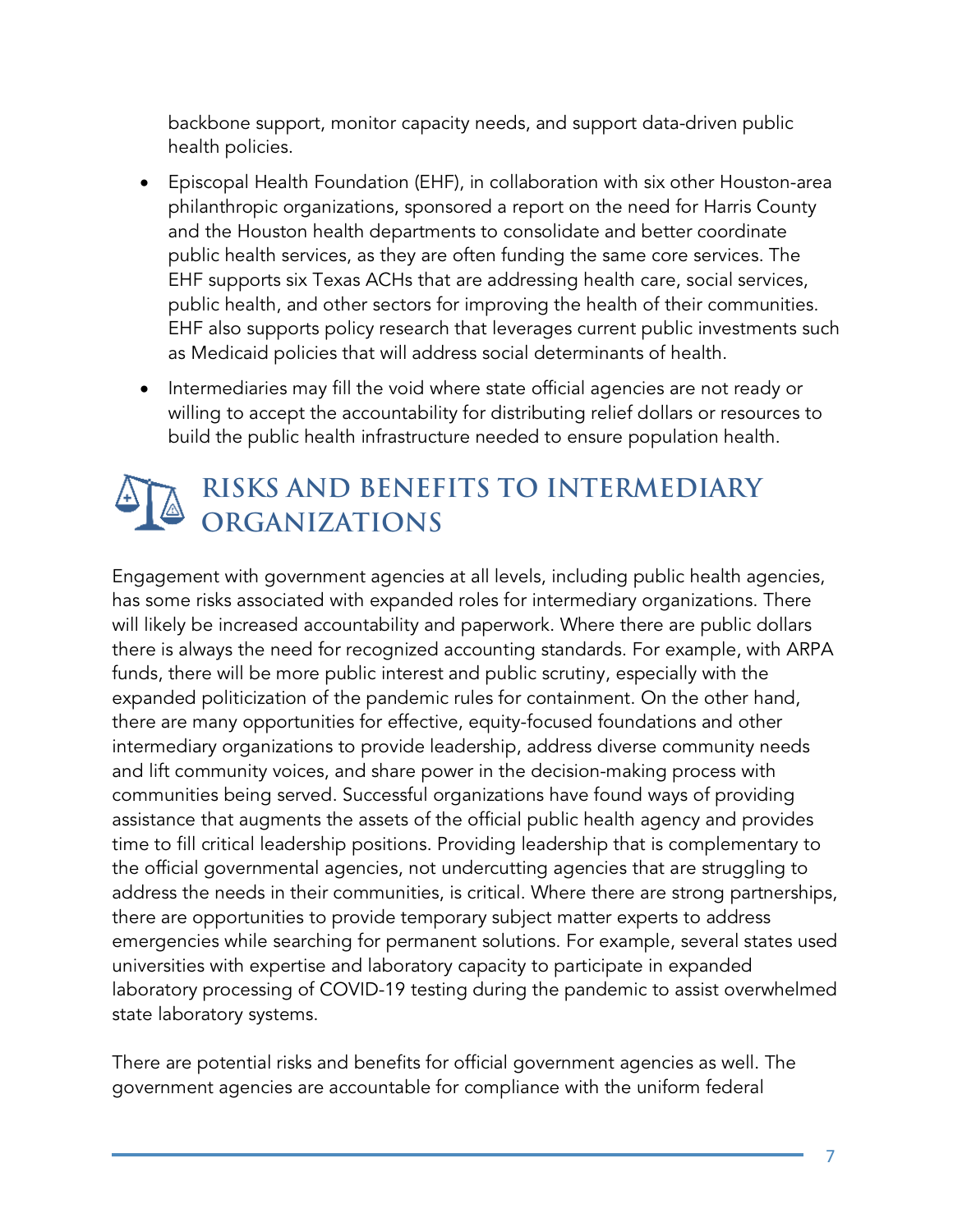assistance requirements of 2 CFR 200. While the requirements are not overly complicated, recipients must still adhere to the Treasury guidance.<sup>[3](#page-7-0)</sup> And unfortunately, there have been recent reports of potential fraud. For public health departments, there is concern that partnerships with intermediary organizations may undermine authority and staff decision-making, rather than complementing their work. Sharing power and decisions with communities being served makes the final decisions on investments stronger and assists in building trust, which is so badly needed during this pandemic. This is an opportunity to use these flexible resources to make the best investments possible.

# **POTENIAL POLICY SOLUTIONS**

As federal agencies distribute relief funds to states and local jurisdictions, there are approaches the agencies could take to make it easier for these entities to expend resources to meet community needs. We suggest a few policy solutions for consideration:

- Provide options and encouragement in federal funding opportunities to build and expand partnerships with effective equity-focused intermediary organizations in the private sector.
- The National Governors Association, National Academy for State Health Policy, National League of Cities, Association of State and Territorial Health Officials, National Association of County and City Health Officials, and other organizations working with states can provide examples and technical assistance on how partnerships with intermediary organizations are successful in navigating the accounting rules for accountability and transparency. There are realistic concerns from official agencies that they will be punished for violating federal and state rules.
- Build on the U.S. Treasury experience in administering the ARPA funding, using standard but flexible reporting requirements for documenting and providing transparency on how dollars are planned and budgeted to be spent to address community needs and promote equitable health outcomes.
- Encourage authentic and diverse public and community engagement in the planning process for expending relief funds, and require community oversight

<span id="page-7-0"></span><sup>&</sup>lt;sup>3</sup> 2 CFR 200 [https://www.ecfr.gov/current/title-2/subtitle-A/chapter-II/part-200?toc=1;](https://www.ecfr.gov/current/title-2/subtitle-A/chapter-II/part-200?toc=1) Coronavirus state and local fiscal recovery funds, final rule [https://home.treasury.gov/system/files/136/SLFRF-Final- Rule.pdf](https://home.treasury.gov/system/files/136/SLFRF-Final-%20%20Rule.pdf)